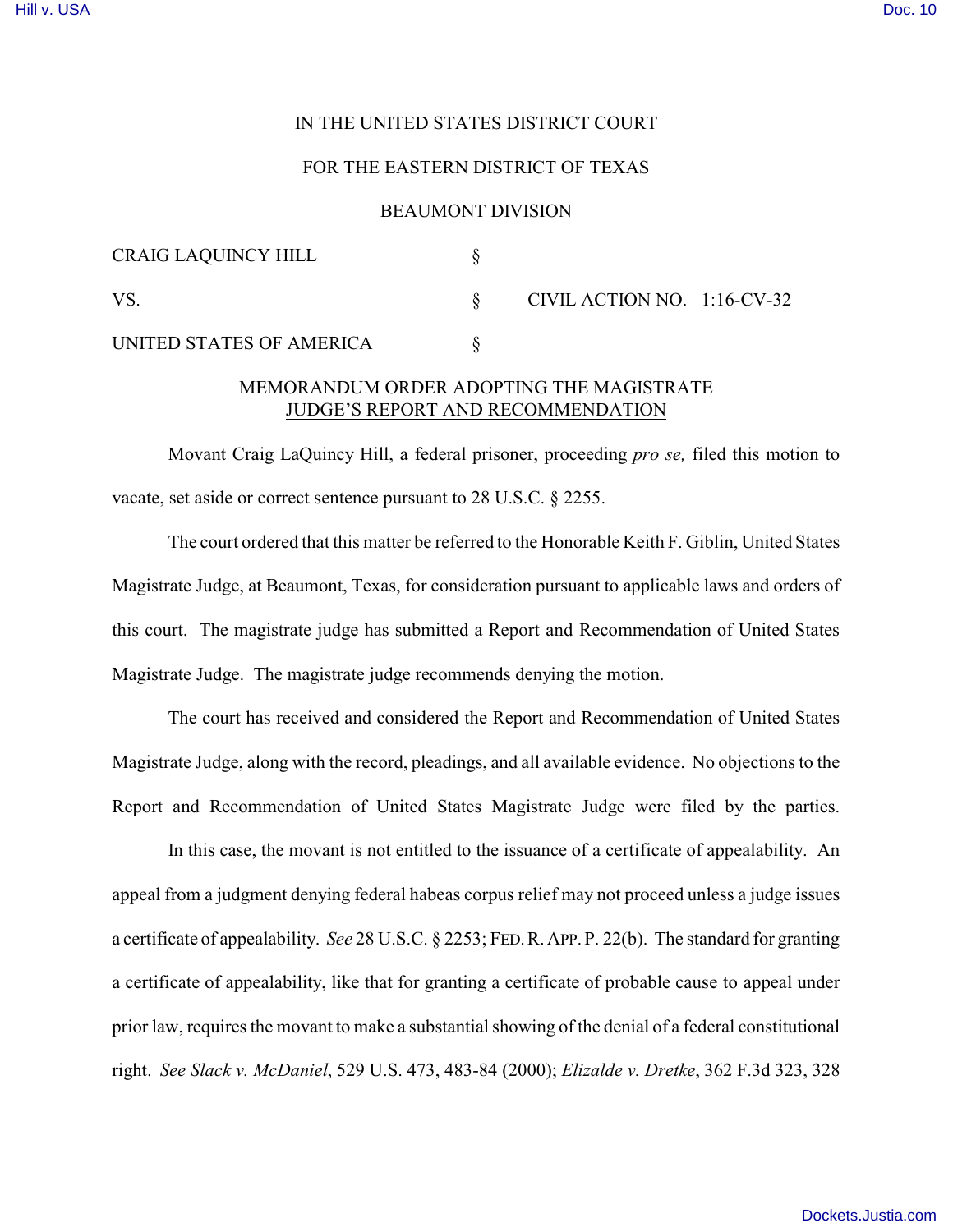(5th Cir. 2004); *see also Barefoot v. Estelle*, 463 U.S. 880, 893 (1982). In making that substantial showing, the movant need not establish that he should prevail on the merits. Rather, he must demonstrate that the issues are subject to debate among jurists of reason, that a court could resolve the issues in a different manner, or that the questions presented are worthy of encouragement to proceed further. *See Slack*, 529 U.S. at 483-84. If the motion was denied on procedural grounds, the movant must show that jurists of reason would find it debatable: (1) whether the motion raises a valid claim of the denial of a constitutional right, and (2) whether the district court was correct in its procedural ruling. *Id.* at 484; *Elizalde*, 362 F.3d at 328. Any doubt regarding whether to grant a certificate of appealability is resolved in favor of the movant, and the severity of the penalty may be considered in making this determination. *See Miller v. Johnson*, 200 F.3d 274, 280-81 (5th Cir. 2000).

Here, the movant has not shown that any of the issues raised by his claims are subject to debate among jurists of reason, or that the procedural ruling is incorrect. In addition, the questions presented are not worthy of encouragement to proceed further. The movant has failed to make a sufficient showing to merit the issuance of a certification of appealability. Accordingly, a certificate of appealability will not be issued.

#### O R D E R

Accordingly, the findings of fact and conclusions of law of the magistrate judge are correct, and the report of the magistrate judge (document no. 9) is **ADOPTED**. A final judgment will be